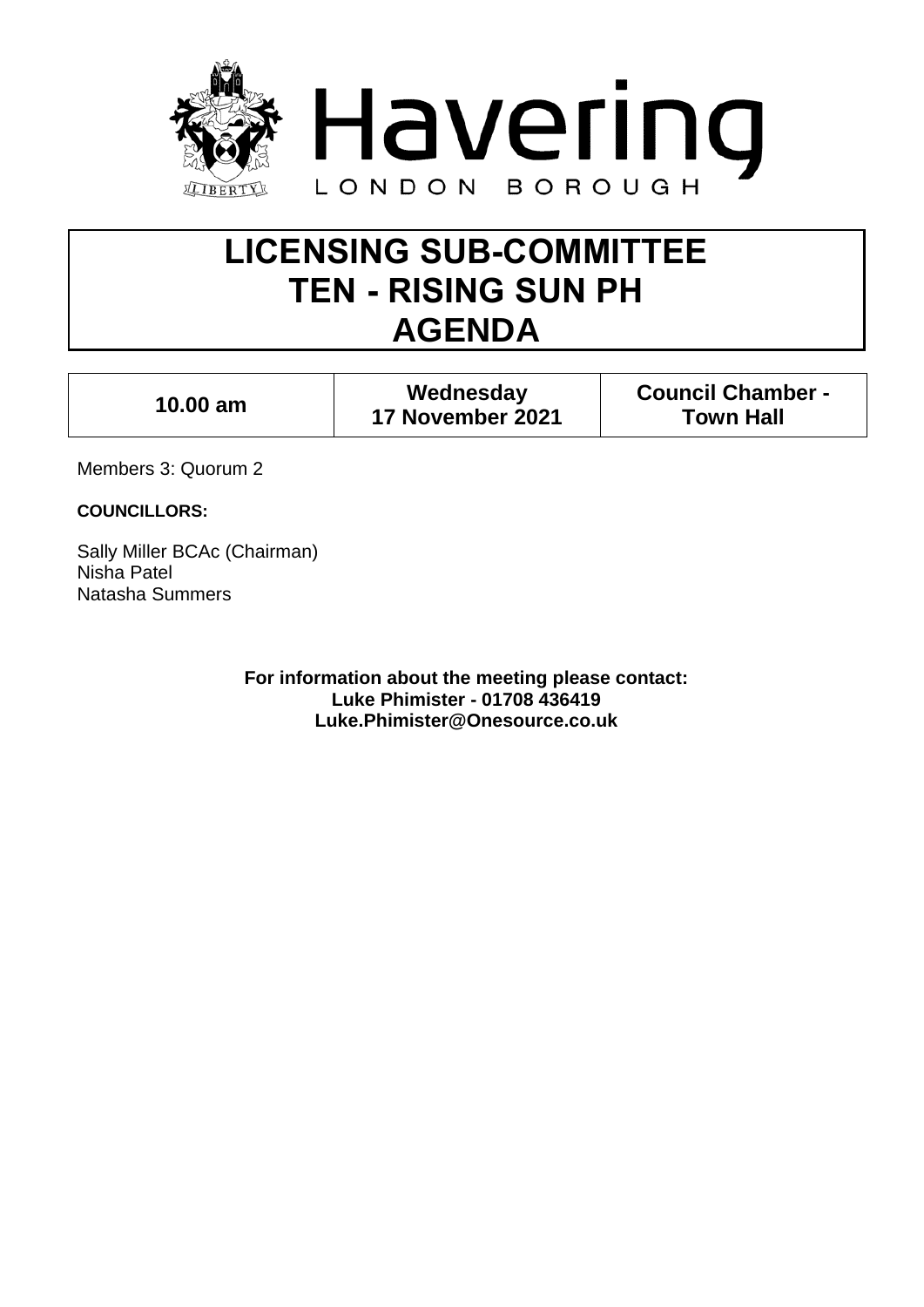# **Protocol for members of the public wishing to report on meetings of the London Borough of Havering**

Members of the public are entitled to report on meetings of Council, Committees and Cabinet, except in circumstances where the public have been excluded as permitted by law.

Reporting means:-

- filming, photographing or making an audio recording of the proceedings of the meeting;
- using any other means for enabling persons not present to see or hear proceedings at a meeting as it takes place or later; or
- reporting or providing commentary on proceedings at a meeting, orally or in writing, so that the report or commentary is available as the meeting takes place or later if the person is not present.

Anyone present at a meeting as it takes place is not permitted to carry out an oral commentary or report. This is to prevent the business of the meeting being disrupted.

Anyone attending a meeting is asked to advise Democratic Services staff on 01708 433076 that they wish to report on the meeting and how they wish to do so. This is to enable employees to guide anyone choosing to report on proceedings to an appropriate place from which to be able to report effectively.

Members of the public are asked to remain seated throughout the meeting as standing up and walking around could distract from the business in hand.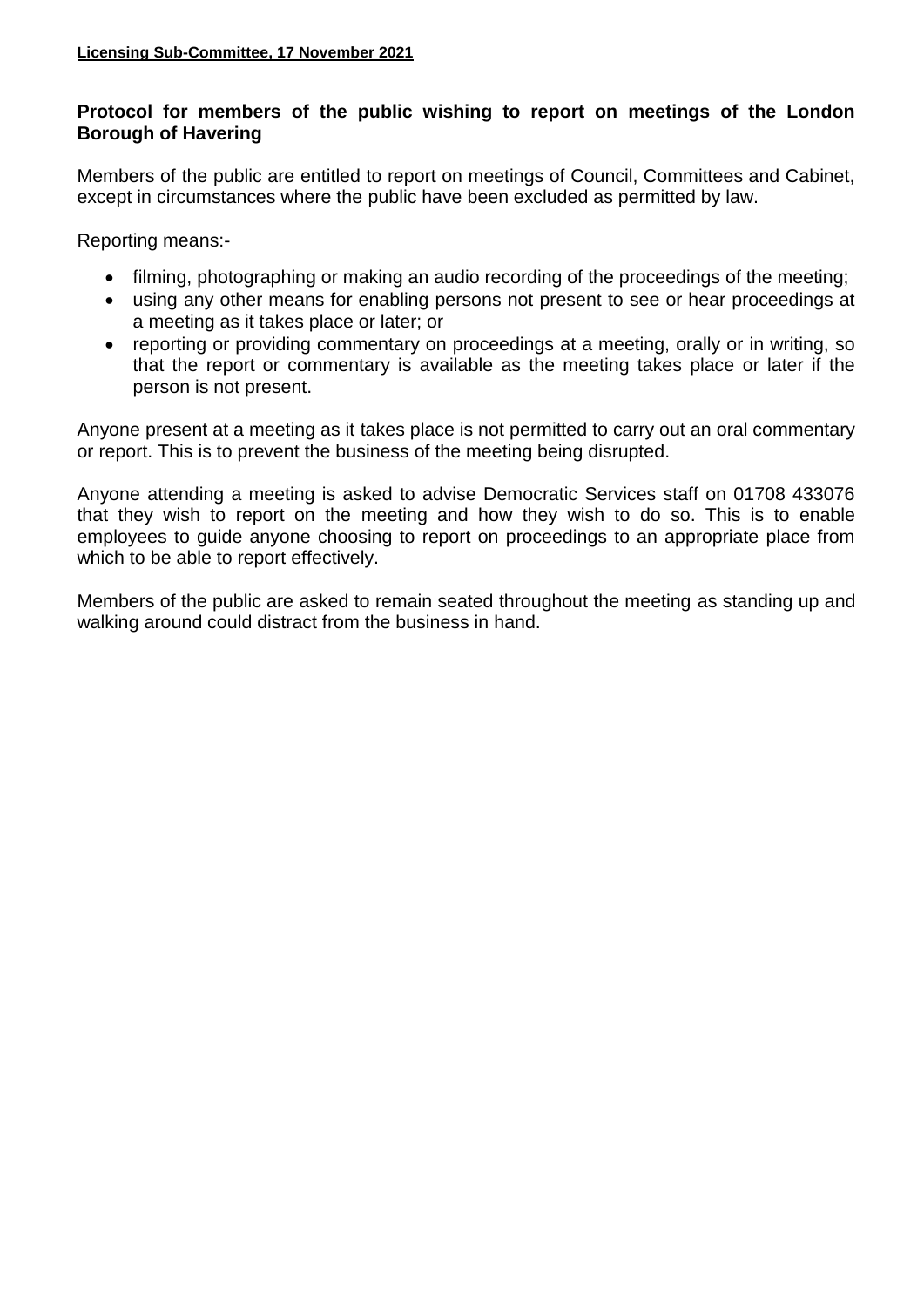

**DECLARING INTERESTS FLOWCHART - QUESTIONS TO ASK YOURSELF**